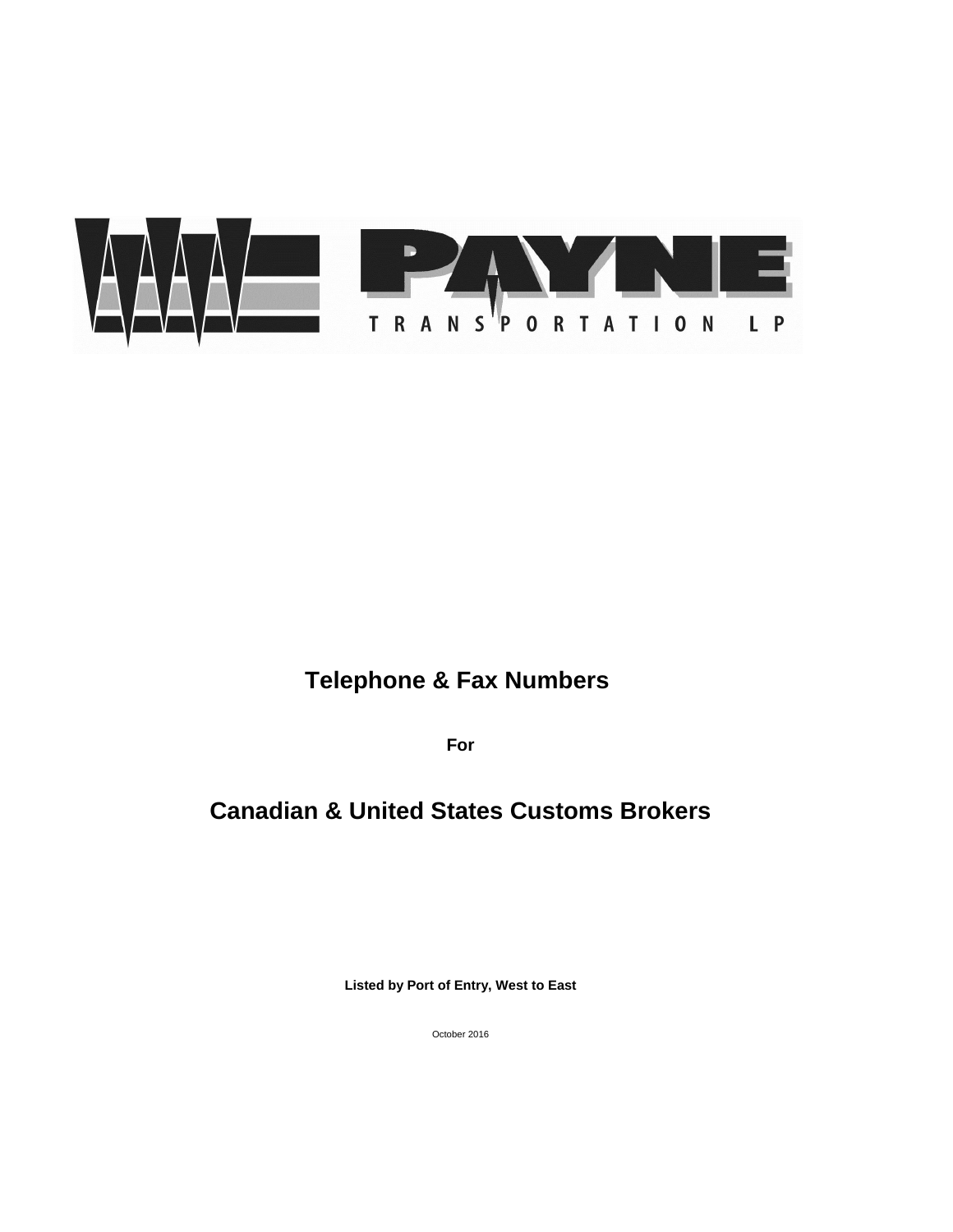| <b>Canadian Port</b>       | <b>US Port</b>                 |
|----------------------------|--------------------------------|
| Beaver Creek, YT           | Alcan, AK                      |
| Pacific Highway, BC        | Blaine, WA                     |
| Huntingdon, BC             | Sumas, WA                      |
| Osoyoos, BC                | Oroville, WA                   |
| Kingsgate, BC              | Eastport, ID                   |
| Coutts, AB                 | Sweetgrass, MT                 |
| Regway, SK                 | Raymond, MT                    |
| North Portal, SK           | Portal, ND                     |
| Boissevain, MB             | Dunseith, ND                   |
| Emerson, MB                | Pembina, ND                    |
| Sprague, MB                | Warroad, MN                    |
| Fort Frances, ON           | <b>International Falls, MN</b> |
| Pigeon River, ON           | <b>Grand Portage, MN</b>       |
| <b>Sault Ste Marie, ON</b> | <b>Sault Ste Marie, MI</b>     |
| Sarnia, ON                 | Port Huron, MI                 |
| Windsor, ON                | Detroit, MI                    |
| Fort Erie, ON              | Buffalo, NY                    |
| Niagara Falls, ON          | Niagara Falls, ON              |
| Landsdowne, ON             | Alexandria Bay, NY             |
| Prescott, ON               | Ogdensburg, NY                 |
| Cornwall, ON               | Massena, NY                    |
| Lacolle, PQ                | Champlain, NY                  |
| Philipsburg, PQ            | Highgate Springs, VT           |
| Rock Island, PQ            | Derby Line, VT                 |
| Stanhope, PQ               | Norton, VT                     |
| Armstrong, PQ              | Jackman, ME                    |
| Woodstock, NB              | Houlton, ME                    |
| St Stephen, NB             | Calais, ME                     |

**and Unicity. In the US, Livingston has bought up PBB years. Some buyouts are: In Canada,Livingston has bought out Milne & Craighead, PBB, \*There has been some consolidation in the customs broker industry in the past few**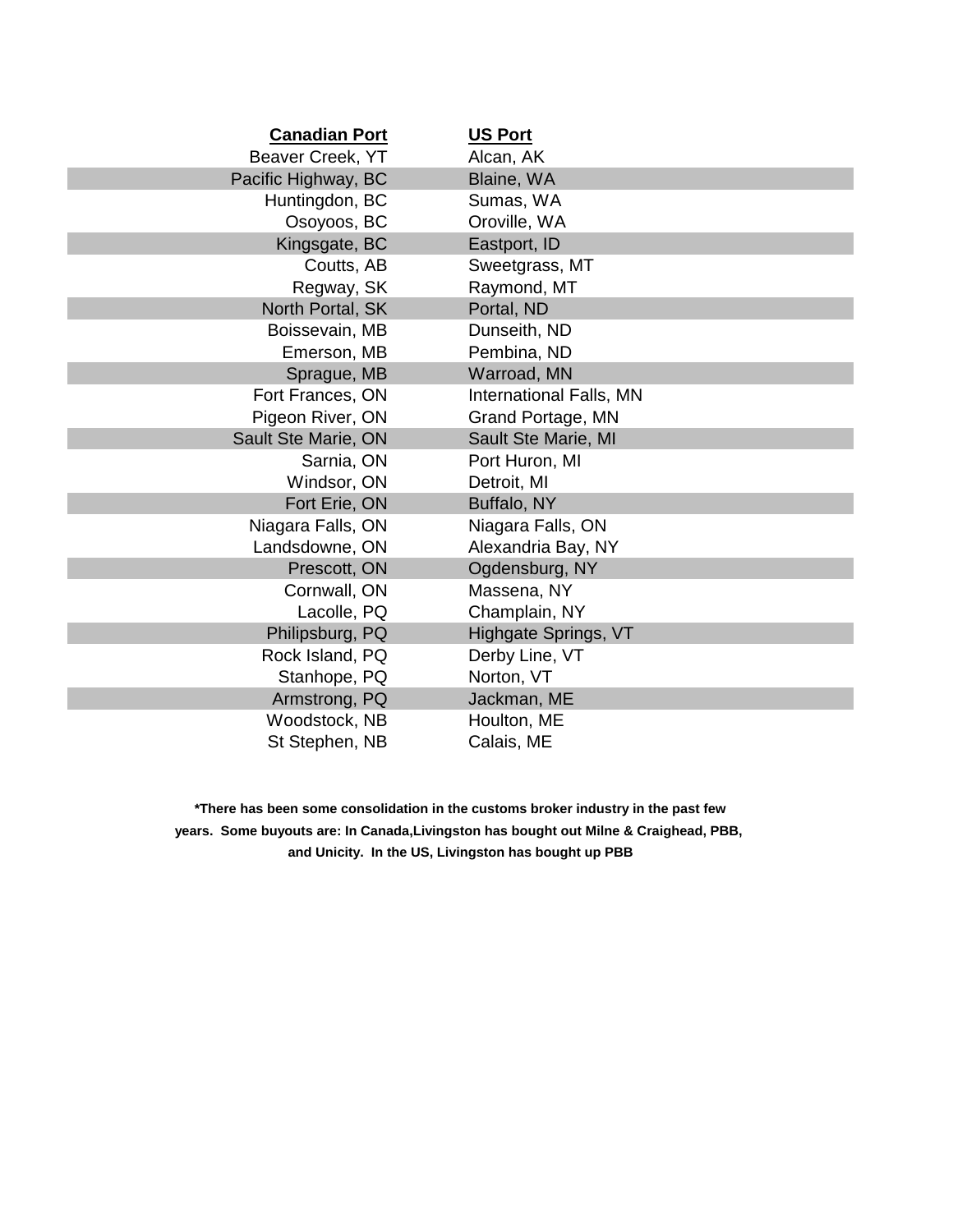| $\mathbf{F}$<br><b>Beaver</b><br>reek.<br>$\overline{\phantom{a}}$ | Phone                           | $\sim$<br>Fax       | Email |
|--------------------------------------------------------------------|---------------------------------|---------------------|-------|
| Summit<br>(Whitehorse)<br>Custom<br>⊦Brokers                       | $-7344$<br>$\sqrt{667}$<br>(867 | 7) 633-4679<br>'867 |       |

#### **Pacific Highway, BC**

| A & A Customs Brokers                             | $(604)$ 538-1042<br>$(604)$ 538-3994                               |
|---------------------------------------------------|--------------------------------------------------------------------|
| A.B.C. Customs Brokers                            | $(604)$ 538-5777<br>$(604) 538 - 5666$                             |
| <b>Affiliated</b>                                 | $(604)$ 535-1141<br>$(604)$ 535-5174                               |
| <b>B.G.L Brokerage Ltd.</b>                       | $(604)$ 541-2311<br>$(604)$ 541-2396                               |
| <b>Carson Customs Brokers</b>                     | $(604)$ 538-4966<br>(604) 538-2721 clearance @carson.ca            |
| Cole International                                | $(604)$ 538-1512<br>(604) 538-5243 pacifichighwaycustoms@cole.ca   |
| Danzas                                            | $(604)$ 538-8862<br>$(604) 538 - 8702$                             |
| Fedex                                             | $(604) 541 - 1990$<br>$(604)$ 541-1497                             |
| George H. Young                                   | $(604)$ 270-2363<br>$(604)$ 270-2701 release @ghy.com              |
| Hartwick O'Shea & Carwright                       | $(604)$ 270-1105<br>(604) 270-7443                                 |
| Kuhne & Nagel                                     | $(604) 684 - 4531$<br>$(604) 688 - 3290$                           |
| <b>LEI Customs Brokers</b>                        | $(604)$ 523-5100<br>(604) 523-5125 webvancouver@lei.ca             |
| Livingston central ph# (866) 548-7277             | $(604)$ 538-1144<br>(866) 548-4685 cdnimports@livingstonintl.com   |
| <b>Pacific Customs Brokers</b>                    | $(604)$ 538-1566<br>(604) 538-3984 Alt Fax: 604-538-8006           |
| <b>Russell A. Farrow</b>                          | (604) 535-5220<br>(877) 832-7769                                   |
| (call 1st to confirm)<br>Schenker                 | $(604)$ 538-1202<br>(604) 662-3287 vcrcustomsraters@dbschenker.com |
| <b>Summit Customs Brokers</b>                     | $(604)$ 538-8414<br>$(604)$ 538-8148                               |
| <b>UPS Supply Chain Solutions</b>                 | (604) 270-9449<br>$(855)$ 498-2550                                 |
|                                                   | upsscsvancouverpre-alerts@ups.com                                  |
| <b>UPS Supply Chain Solutions - FOR AGCO ONLY</b> | $(800)$ 416-4086<br>(604) 270-9860 upsscsteamagco@ups.com          |
| <b>William L. Rutherford</b>                      | $(604)$ 538-1411<br>$(604)$ 538-5543                               |
| World Wide Customs Brokers (call 1st to confirm)  | $(604)$ 538-4763<br>$(604)$ 538-3452                               |

#### **Huntingdon, BC**

|            | A & A Contract Customs Brokers Ltd.                            | $(604)$ 538-1042 (604) 538-3994                                |
|------------|----------------------------------------------------------------|----------------------------------------------------------------|
| Livingston | central ph# (866) 548-7277                                     | $(604)$ 864-2236 (866) 548-4685 cdnimports @livingstonintl.com |
|            | <b>Pacific Customs Brokers (after hrs thru Pac Hwy office)</b> | $(604)$ 857-1128 $(604)$ 857-1138                              |

# **Osoyoos, BC**

| Summit<br><b>Customs Brokers</b>      | 495-7110<br>(250)    | $(250)$ 495-2311 |  |
|---------------------------------------|----------------------|------------------|--|
| World Wide<br>Ltd.<br>Customs Brokers | , 495-7241'<br>(250) | $(250)$ 495-3585 |  |

### **Kingsgate, BC**

| H.H. Smith |                            | 424-5397<br>(250) | (250) 424-5334                                               |  |
|------------|----------------------------|-------------------|--------------------------------------------------------------|--|
| Livingston | central ph# (866) 548-7277 | 424-5540<br>(250) | $(866)$ 548-4685 cdnimports@living<br><u> IQStONINtI.COM</u> |  |

| <b>Coutts, AB</b>                                                    | <b>Phone</b>     | Fax                |                                                   |
|----------------------------------------------------------------------|------------------|--------------------|---------------------------------------------------|
| Affiliated                                                           | $(403)$ 344-3829 | $(403)$ 344-3890   |                                                   |
| <b>Calgary Customs Broker</b>                                        | (403) 269-4393   |                    | $(403)$ 269-5440 pars @ccb.ab.ca                  |
| <b>Cole International</b>                                            | $(403)$ 344-3855 |                    | (403) 344-3877 coutts.release @cole.ca            |
| Fedex                                                                | $(403)$ 344-2555 |                    | $(403)$ 344-2453 ftnc_users_coutts@ftn.fedex.com  |
| Fedex **All CP shipments crossing any port** Alt Fax: (450) 246-3886 | (450) 246-3438   | $(877) 845 - 0461$ |                                                   |
| H.H. Smith                                                           | (403) 344-3822   |                    | (403) 344-3027 edocs@hhsmithltd.com               |
| Kuehne & Nagel                                                       | (403) 717-8645   |                    | (403) 717-8657 kncustoms.alberta@kuehne-nagel.com |
| Livingston<br>central ph# (866) 548-7277                             | $(403)$ 344-3810 |                    | (866) 548-4685 cdnimports@livingstonintl.com      |
| <b>Preferred Service</b>                                             | (403) 291-0188   | $(403)$ 291-1072   |                                                   |
| <b>Russell A. Farrow Limited</b>                                     | (403) 344-3931   |                    | (877) 832-7769 pars@farrow.com                    |
|                                                                      |                  |                    |                                                   |
| <b>UPS Supply Chain Solutions</b><br>(use Pac Hwy office)            | (604) 270-9449   |                    | (604) 270-9860 upsscsvancouverpre-alerts@ups.com  |
| William L. Rutherford                                                | (403) 344-3977   | $(403)$ 344-3783   |                                                   |
| <b>World Wide Customs Brokers Ltd.</b>                               | (403) 344-3800   | $(403)$ 344-3091   |                                                   |

#### **Canadian Brokers**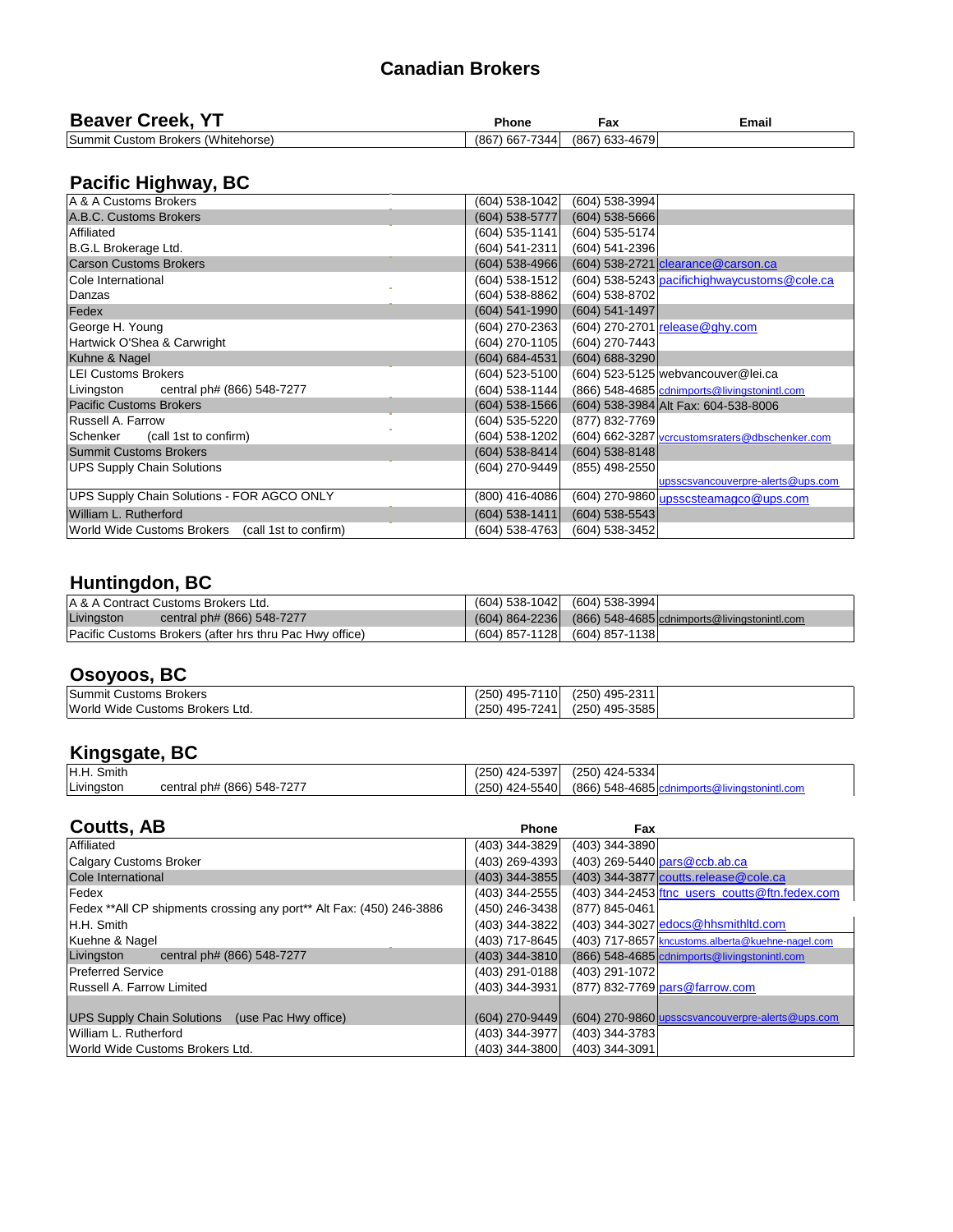### **Regway, SK**

| $D_{\alpha r}$<br>Javıs<br>51. | 2102 <sub>1</sub><br>2126<br>$\sqrt{2}$<br>nnr<br>റ്റ്ര<br>≀ א∩ב<br>ັບປດ`<br>フいこ<br>JU.<br><u>JUV</u> |
|--------------------------------|-------------------------------------------------------------------------------------------------------|

## **Regina, SK**

| <b>Percy</b><br>Tractor Only**<br>· Kramer<br>Davis· | -2662 <br>$352 -$<br>(306) | 757-2459 regina<br>(306)<br><i>c</i> vdavis.com/ |  |
|------------------------------------------------------|----------------------------|--------------------------------------------------|--|
|------------------------------------------------------|----------------------------|--------------------------------------------------|--|

## **North Portal, SK**

| Cole International                                                   | $(306)$ 927-5100 | $(306)$ 927-5440 ciintp@cole.ca                  |
|----------------------------------------------------------------------|------------------|--------------------------------------------------|
| Fedex **All CP shipments crossing any port** Alt Fax: (450) 246-3886 | $(450)$ 246-3438 | (877) 845-0461 FTNC_CP_RAIL@FTN.FEDEX.COM        |
| Livingston<br>central ph# (866) 548-7277                             | $(306)$ 927-2055 | (866) 548-4685 cdnimports@livingstonintl.com     |
| <b>Percy H. Davis</b>                                                | $(306)$ 927-2165 | (306) 927-2271 northportal@percydavis.com        |
|                                                                      |                  |                                                  |
| <b>UPS Supply Chain Solutions</b><br>(use Pac Hwy office)            | $(604)$ 270-9449 | (604) 270-9860 upsscsvancouverpre-alerts@ups.com |

## **Boisevain, MB**

| A.D.<br>Rutherford |  |  | $(204)$ 534-6169 $(204)$ 534-6474 reception@adrutherford.com |
|--------------------|--|--|--------------------------------------------------------------|
|--------------------|--|--|--------------------------------------------------------------|

### **Emerson, MB**

| A & A Customs Brokers                                                | $(204)$ 373-2782   | $(204)$ 373-2786                                            |
|----------------------------------------------------------------------|--------------------|-------------------------------------------------------------|
| A.D. Rutherford                                                      | $(204)$ 373-2515   | (204) 373-2842 release@adrutherford.com                     |
| Afilliated Customs **Use Sarnia office for after hours**             | $(204) 784 - 9277$ | (204) 783-9717 winnipeg@affiliated.ca                       |
| Assiniboine Customs Brokers (Winnipeg office)                        | $(204)$ 774-8376   | $(204)$ 774-3018                                            |
| <b>Canadian RV Importers</b>                                         | (705) 739-2300     | (866) 737-5302 info@canadianrvimporters.com                 |
| <b>Cole International</b>                                            | $(204)$ 373-2549   | $(204)$ 373-2689 emsrelease @cole.ca                        |
| <b>CN</b>                                                            | $(866) 890 - 1931$ | $(877)$ 267-3444                                            |
| <b>Expert Customs Brokers</b>                                        | $(800) 818 - 5714$ | (888) 849-0031 ecbadmin@ecb.com                             |
| <b>Fedex</b>                                                         | $(204)$ 774-7732   | (855) 386-8644 documentswinnipeg@ftn.fedex.com              |
| Fedex **All CP shipments crossing any port** Alt Fax: (450) 246-3886 | $(450)$ 246-3438   | (877) 845-0461 FTNC CP RAIL@FTN.FEDEX.COM                   |
| <b>Frontier (Winnipeg)</b>                                           | $(204) 784 - 4800$ | (204) 784-4803 imports@frontierscs.com                      |
| George H. Young                                                      | $(204)$ 373-2167   | (204) 373-2004 release@ghy.com<br>emerson@ghy.com (weekend) |
| Livingston<br>central ph# (866) 548-7277                             | $(204)$ 373-2182   | (866) 548-4685 cdnimports@livingstonintl.com                |
| NG Jensen (Winnipeg office) - now Livingston                         | $(204)$ 487-6628   | $(866) 548 - 4685$                                          |
| <b>RNR International Customs Brokerage</b>                           | (888) 699-0990     | (888) 696-9001 jeff@RNRIntl.com                             |
| UPS Supply Chain Solutions (use Pac Hwy office)                      | $(604)$ 270-9449   | (604) 270-9860 upsscsvancouverpre-alerts@ups.com            |

## **Sprague, MB**

|--|

## **Fort Frances, ON**

| A.D. Rutherford    | $(807)$ 274-0639 | (807) 274-1035 |
|--------------------|------------------|----------------|
| Cole International | (807) 274-5260   | (807) 274-7591 |

# **Pigeon River, ON**

| Cole International |                            | 0624-2120<br>(807) | $(807)$ 623-6513                                    |
|--------------------|----------------------------|--------------------|-----------------------------------------------------|
| Livingston         | central ph# (866) 548-7277 | 344-5797<br>(807)  | $(866)$ 548-4685 $cc$<br>'ınastonıntl.com<br>rtsWii |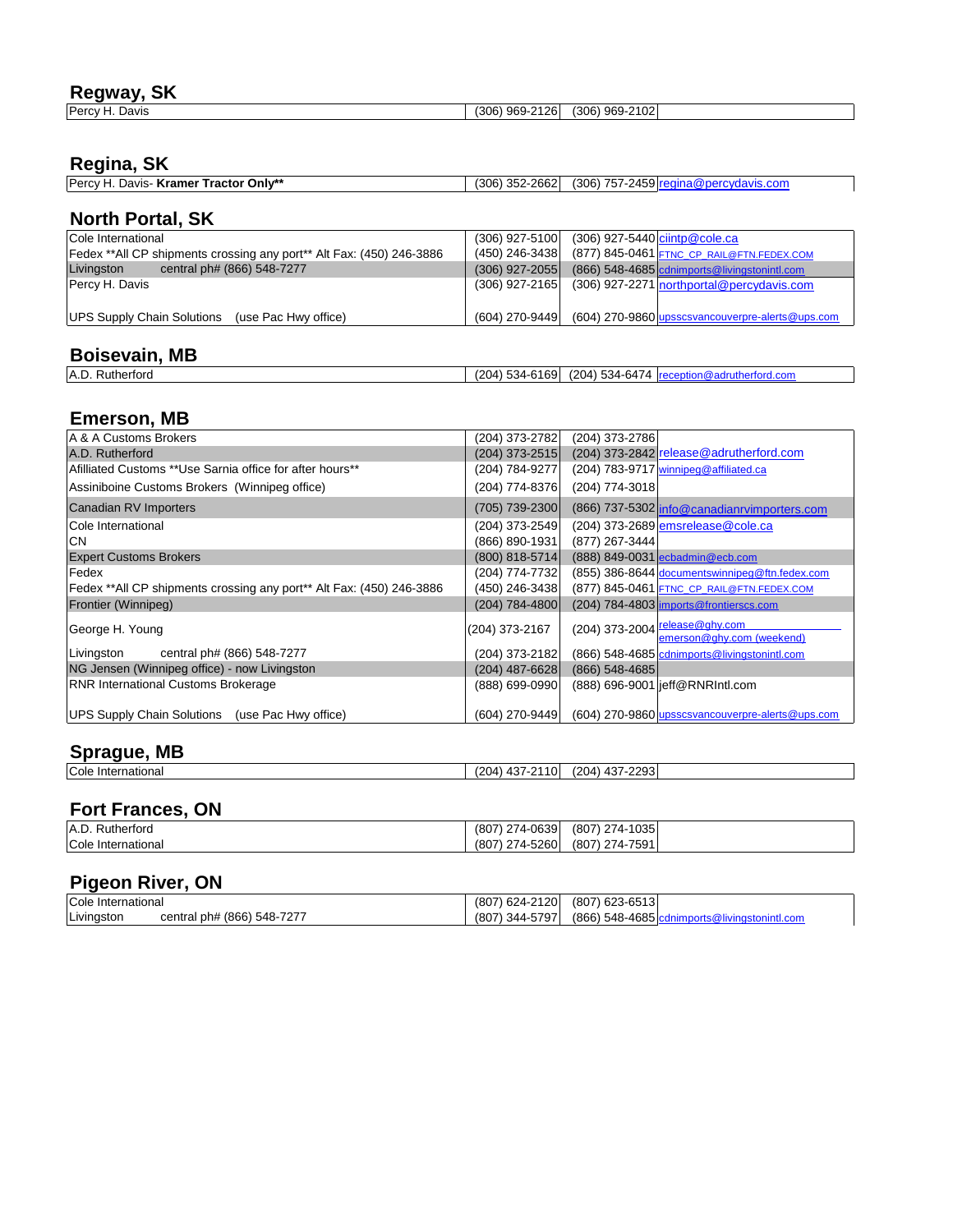| <b>Sault Ste. Marie, ON</b>    | Phone                                  | Fax                               | <b>Email</b> |
|--------------------------------|----------------------------------------|-----------------------------------|--------------|
| Cole International             | $(705)$ -254-6448 $(705)$ 254-4190 $($ |                                   |              |
| <b>Sault Customs Brokerage</b> |                                        | $(705)$ 945-1317 $(705)$ 945-0841 |              |

# **Sarnia, ON**

| <b>Affiliated</b>                        | (519) 337-1137 SARNIA@AFFILIATED.CA<br>$(519)$ 337-4415             |
|------------------------------------------|---------------------------------------------------------------------|
| Ambassador Brokerage                     | $(519)$ 344-5772<br>$(519)$ 344-2139                                |
| Cole International                       | $(519)$ 344-5772<br>(519) 344-2139                                  |
| Danzas                                   | $(519)$ 336-4194<br>(519) 336-5331 sarnia.pars@dhl.com              |
| <b>Federated Customs Brokers</b>         | $(519)$ 383-7873<br>$(519)$ 332-6950                                |
| <b>Fedex</b>                             | $(519)$ 383-6445<br>$(519)$ 383-8038                                |
| Livingston<br>central ph# (866) 548-7277 | $(519)$ 332-1270<br>(866) 548-4685 cdnimports@livingstonintl.com    |
| Near North (Barrie office)               | (705) 739-0024<br>(705) 739-0268 importingteam@nearnorthcustoms.com |
| <b>Russell A Farrow Ltd</b>              | $(519)$ 344-2473<br>(877) 832-7769                                  |
| <b>S.M. Hewitt</b>                       | $(519)$ 332-4411<br>$(519)$ 332-4650                                |
| UPS Supply Chain Solutions               | $(519)$ 337-1883<br>$(519)$ 337-1885                                |
| W. G. Mckay                              | $(519)$ 337-1142<br>$(519)$ 337-1299                                |
| William L. Rutherford                    | $(519)$ 337-0868<br>(519) 337-0870                                  |
| Willson International                    | (519) 332-3130 (519) 344-9467 huron@willsonintl.com                 |

## **Windsor, ON**

| <b>Affiliated</b>                         | $(519)$ 250-8404<br>(519) 250-8407 windsor@affiliated.ca                |
|-------------------------------------------|-------------------------------------------------------------------------|
| Ambassador Brokerage                      | $(519)$ 258-6072<br>$(519)$ 250-9243                                    |
| use Fedex for weekend coverage<br>Anixter | $(905) 502 - 2166$<br>(905) 502-2157 transandcustoms.canada@anixter.com |
| Advantex                                  | (877) 677-4999<br>$(905)$ 677-5109                                      |
| <b>Bondy Customs Brokers</b>              | $(519)$ 972-9928<br>$(519)$ 972-9797                                    |
| <b>Bridgeview Customs Brokers</b>         | $(519)$ 250-8378<br>(519) 250-8379 pars@bcbcanada.com                   |
| Buckland                                  | $(800)$ 991-4944<br>$(800)$ 633-8038                                    |
| Cole International                        | $(519)$ 250-5646<br>$(519)$ 250-9243                                    |
| <b>Custom Services International</b>      | $(519)$ 250-0555<br>$(519)$ 250-8572                                    |
| <i>Danzas</i>                             | $(519)$ 972-1994<br>(519) 972-5614 windsor.pars@dhl.com                 |
| <b>Dell Will Customs Brokers</b>          | $(519)$ 258-3141<br>$(519)$ 972-9689                                    |
| Delmar Customs Brokers                    | $(519)$ 972-0672<br>(888) 472-4724                                      |
| <b>EDI</b>                                | $(800) 880 - 6743$<br>(877) 274-8557 REPS@EDICB.COM                     |
| <b>Expeditors</b>                         | $(519)$ 967-0975<br>$(905)$ 290-6625                                    |
| <b>Federated Customs Brokers</b>          | $(519)$ 972-9933<br>$(519)$ 972-9978                                    |
| <b>Fedex</b>                              | $(519)$ 966-8346<br>$(519)$ 966-8350                                    |
| <b>Frederick Johnson</b>                  | (519) 972-9393<br>(519) 972-9955                                        |
| <b>Garden City</b>                        | $(519)$ 250-8811<br>$(519)$ 250-8815                                    |
| Hartwick O'Shea & Cartwright              | $(519)$ 972-8555<br>$(519)$ 972-0538                                    |
| Kintetsu World Express (Canada) Inc.      | $(519)$ 250-8769<br>$(519)$ 250-8436                                    |
| <b>KN Customs Brokers (Prysmian)</b>      | $(519)$ 250-3916<br>(519) 969-0700 kncustoms.windsor@kuehne-nagel.com   |
| L.M. Clark                                | $(519)$ 250-8000<br>$(519)$ 250-8315                                    |
| Livingston<br>central ph# (866) 548-7277  | $(519)$ 258-6030<br>(866) 548-4685 cdnimports@livingstonintl.com        |
| Nippon Express Canada Ltd.                | $(519)$ 250-8464<br>$(519)$ 250-8467                                    |
| Panalpina                                 | $(519)$ 250-8010<br>(519) 250-8479                                      |
| Peninsula Customs Brokers                 | $(519)$ 250-8333<br>$(519)$ 250-0775                                    |
| <b>Russell A. Farrow</b>                  | $(519)$ 966-3003<br>(877) 832-7769 john.deere@farrow.com                |
| Schenker                                  | $(519)$ 250-8200<br>(519) 250-8466 windsor@dbschenker.com               |
| Thompson Ahern & Company                  | $(519)$ 250-0400<br>$(519)$ 250-8529                                    |
| Universal Logistics Inc.                  | $(519)$ 972-8050<br>$(519)$ 972-8072                                    |
| UPS Supply Chain Solutions                | $(519)$ 972-9800<br>(519) 972-9880 windsorcustoms@ups.com               |
| UPS SCS- **For all Costco shipments**     | $(905)$ 678-3880<br>(905) 676-8730 upsteamcostco@ups.com                |
| <b>UTI</b>                                | $(905) 262 - 5078$<br>(905) 262-5818 pars@go2uti.com                    |
| W. G. Mckay Limited                       | $(519)$ 250-8387<br>$(519)$ 250-8354                                    |
| <b>Welke</b>                              | (800) 380-5222 csr@welke.com<br>(800) 503-7770                          |
| <b>William L. Rutherford</b>              | $(519)$ 250-8444<br>$(519)$ 250-8460                                    |
| Willson International                     | $(519)$ 250-8338<br>$(519)$ 250-8411                                    |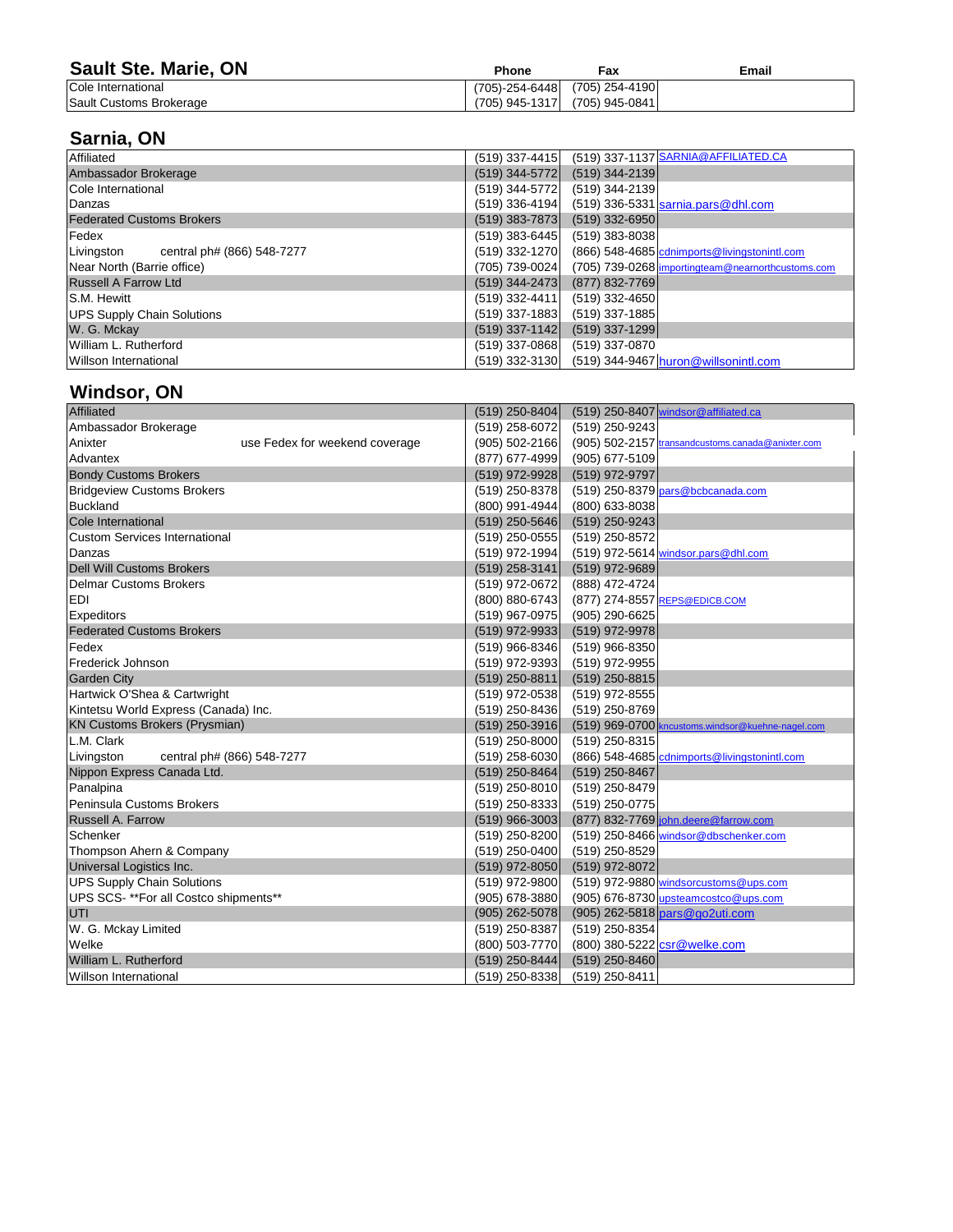| <b>Fort Erie, ON</b>                                         | <b>Phone</b>       | Fax                | <b>Email</b>                                 |
|--------------------------------------------------------------|--------------------|--------------------|----------------------------------------------|
| Affiliated                                                   | $(613) 871 - 1144$ | $(613)$ 871-8531   |                                              |
| <b>BCB Canada</b>                                            | $(905) 871 - 1884$ |                    | (905) 871-1579 pars@bcbcanada.ca             |
| Cole International                                           | $(905)$ 994-9429   | $(905)$ 994-9432   |                                              |
| <i>Danzas</i>                                                | $(905)$ 871-2222   | $(905)$ 871-1400   |                                              |
| Delmar                                                       | $(905) 871 - 1711$ |                    | (905) 871-5225 ftedocs@delmar.ca             |
| <b>Federated Customs Brokers Ltd.</b>                        | $(905) 871 - 1711$ | $(905)$ 871-1026   |                                              |
| <b>Fedex</b>                                                 | $(905) 871 - 1765$ | $(905)$ 871-6141   |                                              |
| <b>Frederick Johnson</b>                                     | $(905) 871 - 5081$ | $(905)$ 871-2998   |                                              |
| <b>Fyke Logistics</b>                                        | $(905) 871 - 6607$ | $(905)$ 994-0809   |                                              |
| <b>Garden City</b>                                           | $(905) 871 - 2117$ | $(905) 871 - 1074$ |                                              |
| <b>Girdlestone Brokerage</b>                                 | $(905) 871 - 7171$ | $(905) 871 - 3791$ |                                              |
| Hartwick, O'Shea & Cartwright                                | $(905)$ 871-5993   | $(905)$ 871-5211   |                                              |
| Kintetsu World Express (Canada) Inc.                         | $(905)$ 871-4221   | $(519)$ 871-6390   |                                              |
| <b>KN Customs Brokers</b>                                    | $(905) 871 - 8055$ | $(905)$ 871-5588   |                                              |
| L.M. Clark                                                   | $(905)$ 871-8470   | $(905)$ 871-8478   |                                              |
| Linden Customs Brokers (formerly Key)                        | $(905)$ 871-3631   | $(905)$ 871-2379   |                                              |
| Livingston<br>central ph# (866) 548-7277                     | $(905) 871 - 2000$ |                    | (866) 548-4685 cdnimports@livingstonintl.com |
| Nippon Express Canada                                        | $(905)$ 871-9575   | $(905)$ 871-9562   |                                              |
| <b>P. Mines Customs Services</b>                             | $(905)$ 871-7434   | $(905)$ 871-4926   |                                              |
| Panalpina                                                    | $(905) 871 - 6255$ | $(519)$ 250-8479   |                                              |
| Peninsula Customs Brokers                                    | $(905) 871 - 5922$ | $(905)$ 871-1444   |                                              |
| <b>Royal Customs Brokers</b>                                 | $(905) 871 - 7961$ | (905) 871-8847     |                                              |
| <b>Russell A. Farrow</b>                                     | $(905) 871 - 5682$ | $(877) 832 - 7769$ |                                              |
| <b>Schenker</b>                                              | $(905) 871 - 8844$ | $(905)$ 871-6611   |                                              |
| Thompson, Ahern & Company                                    | $(905)$ 871-9201   | $(905)$ 871-9207   |                                              |
| <b>Universal Logistics</b>                                   | $(905) 871 - 0220$ | $(905)$ 871-5278   |                                              |
| <b>UPS Supply Chain Solutions</b>                            | $(905) 871 - 1303$ | $(905)$ 871-6391   |                                              |
| <b>IUTI</b>                                                  | $(905)$ 262-5078   | $(905)$ 262-5818   |                                              |
| W. G. Mckay Limited                                          | $(905) 871 - 4200$ | $(905)$ 871-6111   |                                              |
| William L. Rutherford                                        | $(905) 871 - 0774$ | $(905)$ 871-0835   |                                              |
| Willson International                                        | $(905)$ 871-1310   |                    | $(905)$ 816-4404 pars @ willsonintl.com      |
| Willson International **Dedicated fax for Samuel Shipments** | $(905)$ 871-1310   | $(905)$ 816-4405   |                                              |

# **Niagara Falls, ON**

| <b>Affiliated</b>                             | $(905)$ 262-4551<br>$(905)$ 262-5585                               |
|-----------------------------------------------|--------------------------------------------------------------------|
| Cole International                            | $(905)$ 262-6500<br>$(905)$ 262-6501                               |
| <b>Federated Customs Brokers</b>              | $(905)$ 262-4646<br>$(905)$ 262-5454                               |
| Fedex                                         | $(905)$ 262-5563<br>$(905)$ 262-5759                               |
| <b>Garden City</b>                            | $(905)$ 262-5858<br>$(905)$ 262-5819                               |
| Livingston<br>central ph# (866) 548-7277      | $(905) 262 - 4214$<br>(866) 548-4685 cdnimports@livingstonintl.com |
| Newport Lyman                                 | $(905)$ 262-0657<br>$(905)$ 262-0656                               |
| Peninsula Customs Brokers                     | $(905)$ 262-5033<br>$(905)$ 262-5577                               |
| <b>Russell A. Farrow</b>                      | $(905)$ 262-4256<br>$(877) 832 - 7769$                             |
| Schenker                                      | $(905)$ 262-5600<br>$(905)$ 262-5612                               |
| Universal Logistics                           | $(905)$ 262-5381<br>$(905)$ 262-5865                               |
| UPS Supply Chain Solutions (Fort Erie office) | $(905) 871 - 1303$<br>$(905) 871 - 6391$                           |
| <b>IUTI</b>                                   | $(905)$ 262-5078<br>$(905)$ 262-5818                               |
| W. G. Mckay Limited                           | $(905)$ 262-5121<br>$(905)$ 262-5250                               |
| <b>William L. Rutherford</b>                  | $(905)$ 262-4803<br>$(905)$ 262-5617                               |
| Willson International                         | $(905)$ 262-4424<br>$(905)$ 262-5353                               |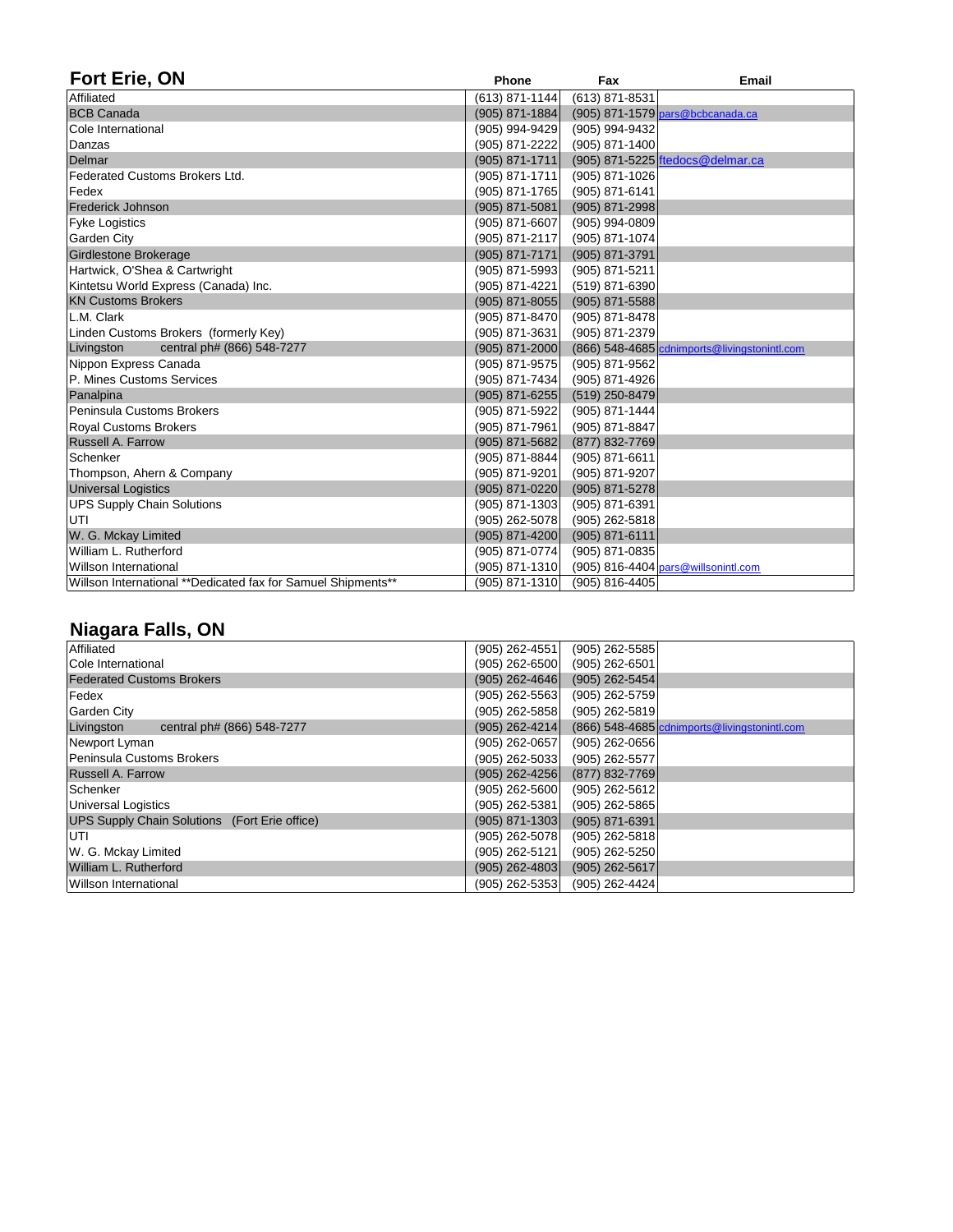| Lansdowne, ON                            | <b>Phone</b>       | <b>Fax</b>         | <b>Email</b>                                 |
|------------------------------------------|--------------------|--------------------|----------------------------------------------|
| <b>Affiliated</b>                        | $(613) 659 - 2312$ | $(613) 659 - 2327$ |                                              |
| <b>Fedex</b>                             | $(613) 659 - 3947$ | $(613) 659 - 3952$ |                                              |
| Hartwick O'Shea & Cartwright             | $(613) 659 - 2815$ | $(613) 659 - 3590$ |                                              |
| central ph# (866) 548-7277<br>Livingston | $(613) 659 - 2244$ |                    | (866) 548-4685 cdnimports@livingstonintl.com |
| <b>UPS Supply Chain Solutions</b>        | $(613) 659 - 4062$ | $(613) 659 - 4060$ |                                              |
| W. G. Mckay                              | $(613) 659 - 2252$ | $(613) 659 - 2251$ |                                              |

## **Prescott, ON**

| Cole International                | 13) 925-1403<br>(613,                 | $(613)$ 925-3848 |
|-----------------------------------|---------------------------------------|------------------|
| Strader-Ferris<br>; International | -4271'،<br>(613)<br>$(3)$ 925 $\cdot$ | $(613)$ 925-4537 |

# **Cornwall, ON**

| <b>Affiliated</b>                            | 1276<br>(613)<br>$(3)938 - 12$ | $(613)$ 938-7957 |  |
|----------------------------------------------|--------------------------------|------------------|--|
| Link Plus (formerly Brown Customs Brokerage) | $(613)$ 932-0914               | $(613)$ 938-6978 |  |

# **Lacolle, PQ**

| A & A Customs Brokers                                            | $(450)$ 246-3699<br>$(450)$ 246-3552                               |
|------------------------------------------------------------------|--------------------------------------------------------------------|
| <b>Action Customs Brokers</b>                                    | $(800)$ 265-2567<br>$(877)$ 631-4403                               |
| <b>Affiliated</b>                                                | (450) 246-3868<br>$(450)$ 246-3884                                 |
| Auburn & Tremblay (William L. Rutherford)                        | $(450)$ 246-3447<br>$(450)$ 246-4550                               |
| B.G.L. Brokerage Ltd.                                            | $(450)$ 246-4366<br>$(450)$ 246-4333                               |
| Cole International                                               | $(450)$ 246-3950<br>$(450)$ 246-4284                               |
| <b>DHL Danzas</b>                                                | $(514)$ 344-3447<br>$(514)$ 344-5616                               |
| Delmar Customs Brokers                                           | $(450)$ 246-4675<br>(450) 246-2031                                 |
| Fedex                                                            | (450) 246-3438<br>$(450)$ 246-3886                                 |
| Fedex **All CP Rail shipments any port** Alt Fax: (450) 246-3886 | $(450)$ 246-3438<br>(877) 845-0461 ftnc_userslacolle@ftn.fedex.com |
| <b>KN Customs Brokers (Montreal office)</b>                      | $(514)$ 395-2410<br>$(514)$ 397-9900                               |
| Livingston<br>central ph# (866) 548-7277                         | (450) 246-3894<br>(866) 548-4685 cdnimports@livingstonintl.com     |
| Milgram (Montreal office for Rocky Mtn Colby Pipe)               | $(514)$ 288-2161<br>team6docs@milgram.com                          |
| <b>UPS Supply Chain Solutions</b>                                | (450) 246-3828<br>$(450)$ 246-2920                                 |

### **Philipsburg, PQ**

| <b>Affiliated</b>                           | (450) 248-2773 (450) 248-7355                               |
|---------------------------------------------|-------------------------------------------------------------|
| B.G.L. Brokerage Ltd.                       | $(450)$ 248-7768 $(450)$ 248-0949                           |
| Fedex                                       | $(450)$ 248-2724 $(450)$ 248-4489                           |
| Livingston<br>central ph# (866) 548-7277    | (450) 248-4358 (866) 548-4685 cdnimports@livingstonintl.com |
| UPS Supply Chain Solutions (Lacolle Office) | (450) 246-3828 (450) 246-2920                               |

### **Rock Island, PQ**

| <b>Affiliated</b>                              | (819) 876-2711 (819) 876-7591     |  |
|------------------------------------------------|-----------------------------------|--|
| Fedex                                          | $(819)$ 876-2151 (819) 876-7723   |  |
| UPS Supply Chain Solutions<br>(Lacolle Office) | $(450)$ 246-3828 $(450)$ 246-2920 |  |

### **Stanhope, PQ**

| <b>Affiliated</b>                           | (819) 849-9114 (819) 849-9246         |
|---------------------------------------------|---------------------------------------|
| Alliance Customs Brokers                    | (819) 849-4821 (819) 849-7888         |
| Fedex                                       | $(819) 849 - 4805$ $(819) 849 - 3946$ |
| UPS Supply Chain Solutions (Lacolle Office) | $(450)$ 246-3828 $(450)$ 246-2920     |

# **Armstrong, PQ**

| <b>UPS Supply Chain Solutions</b> | (Lacolle Office) | $(450)$ 246-3828 | (450) 246-2920 |  |
|-----------------------------------|------------------|------------------|----------------|--|

## **Woodstock, NB**

| Beaver Brokerage          |                            | $(506)$ 325-2020 | (506) 328-4664                                |
|---------------------------|----------------------------|------------------|-----------------------------------------------|
| <b>KN Customs Brokers</b> |                            | $(506)$ 328-9341 | $(506)$ 328-4651                              |
| Livingston                | central ph# (866) 548-7277 | $(506)$ 328-9946 | (866) 548-4685 cdnimports @livingstonintl.com |

### **St Stephen, NB**

|            | A.E. Horne & Son (UPS's agent) | $(506)$ 466-1933 (506) 466-5529                                           |
|------------|--------------------------------|---------------------------------------------------------------------------|
| Livingston | central ph# (866) 548-7277     | $(506)$ 466-4948 $(866)$ 548-4685 $\alpha$ cdnimports @livingstonintl.com |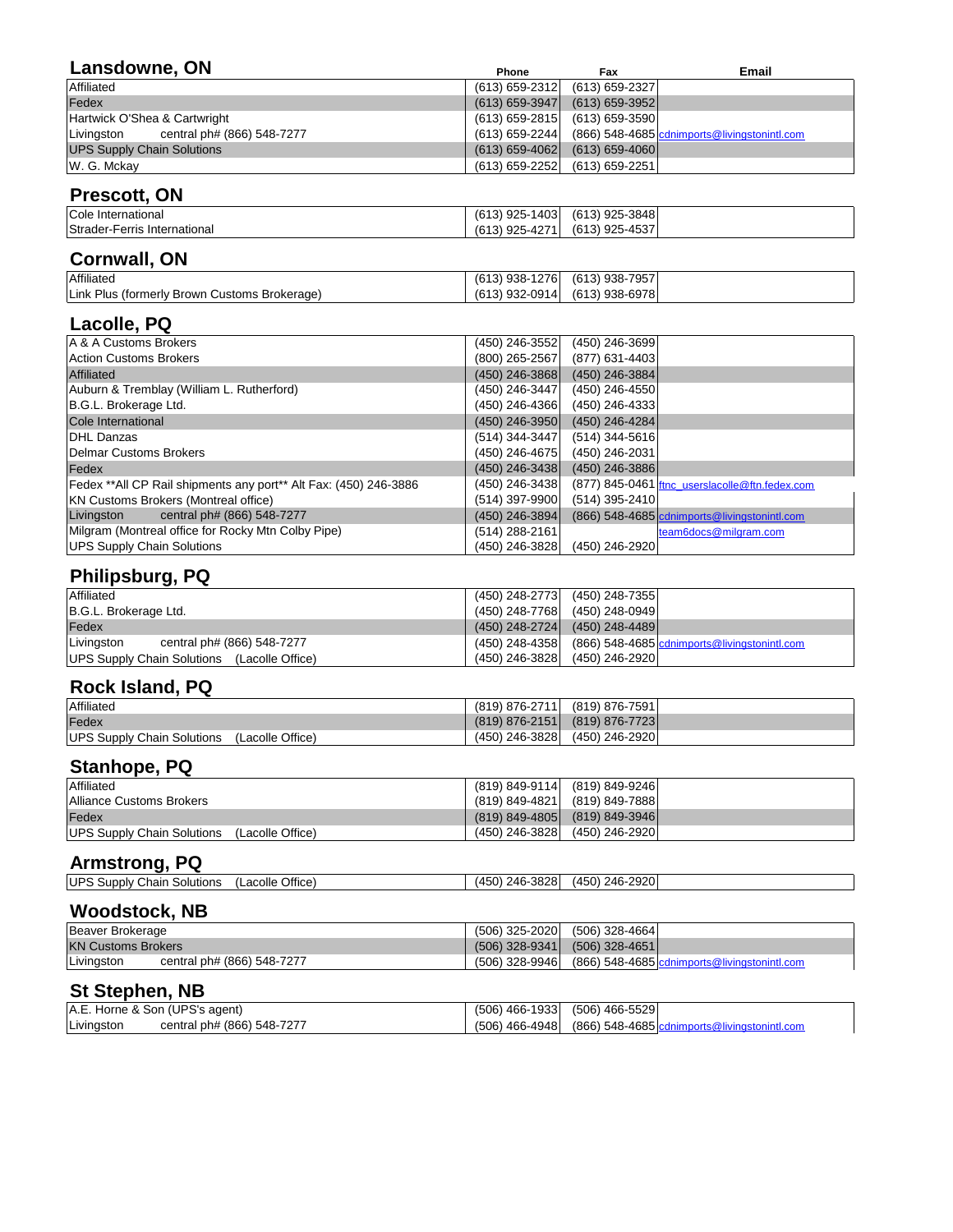| Alcan, AK                                   | <b>Filer Code</b> | <b>Phone</b>     | Fax                | <b>Email</b>                                |
|---------------------------------------------|-------------------|------------------|--------------------|---------------------------------------------|
| Clayton's Customhouse (Anchorage)           | <b>BEJ</b>        | $(907)$ 248-0700 | $(907) 248 - 0710$ |                                             |
| Lynden Custom Brokers (Anchorage)           | K <sub>10</sub>   | $(907)$ 249-4123 | (907) 243-8159     |                                             |
| Perman Stoler (Anchorage)                   | H <sub>24</sub>   | $(907)$ 243-3313 | $(907)$ 243-4519   |                                             |
| UPS (Auburn, WA)                            | <b>UPS</b>        | $(253)$ 872-4256 | $(253)$ 872-4262   |                                             |
| <b>Blaine, WA</b>                           |                   |                  |                    |                                             |
| <b>A&amp;A Brokers</b>                      | SQ4               | $(360)$ 332-7667 | $(604) 542 - 7318$ |                                             |
| <b>Affiliated</b>                           | EG <sub>6</sub>   | $(360)$ 332-1461 | $(360)$ 332-1862   |                                             |
| <b>Carson</b>                               | AD1               | $(360)$ 332-1322 | $(360)$ 332-7819   |                                             |
| Danzas                                      | 336               | $(360)$ 332-4906 |                    | (360) 332-1541   ics.bws@dhl.com            |
| Deringer                                    | 551               | $(360)$ 332-6600 | $(360)$ 332-4062   |                                             |
| $\vert$ Fedex<br>central ph# (716) 879-1077 | 112               | $(360)$ 332-3080 | $(716)$ 819-3339   |                                             |
| <b>Huls</b>                                 | 575               | $(360)$ 332-4474 | $(360)$ 332-7123   |                                             |
| Jones & Jones                               | WQ0               | $(360)$ 332-6090 | $(360)$ 332-1282   |                                             |
| Livingston<br>central ph# (866) 548-7277    | 300               | (360) 332-0966   |                    | (877) 548-7277 USIMPORTS@LIVINGSTONINTL.COM |

| Jones & Jones                            | WQ0             |                  | $(360)$ 332-6090 $(360)$ 332-1282 |                                                                     |
|------------------------------------------|-----------------|------------------|-----------------------------------|---------------------------------------------------------------------|
| Livingston<br>central ph# (866) 548-7277 | 300             |                  |                                   | (360) 332-0966  (877) 548-7277  <u>USIMPORTS@LIVINGSTONINTL.COM</u> |
| McClary, Swift & Co                      | W <sub>13</sub> |                  | $(360)$ 332-4552 $(877)$ 332-8717 |                                                                     |
| Norman G. Jensen                         | 144             |                  | $(360)$ 332-8671 $(952)$ 229-2741 |                                                                     |
| UPS (toll free 866-359-0514)             | UPS             | $(360)$ 332-5222 | $(800)$ 371-7796                  |                                                                     |

## **Sumas, WA**

| Fedex<br>central ph# (716) 879-1077 | 112 | $(360)$ 988-0123 | $(716)$ 819-3339 |  |
|-------------------------------------|-----|------------------|------------------|--|
| Norman G. Jensen                    | 144 | $(360)$ 988-2151 | $(952)$ 229-2728 |  |
| <b>UPS</b>                          | UPS | $(360)$ 332-5222 | $(800)$ 371-7796 |  |

# **Oroville, WA**

| Fedex<br>central ph# (716) 879-1077 | 112 |                  | $(360)$ 332-3080 $(716)$ 819-3339 |
|-------------------------------------|-----|------------------|-----------------------------------|
| Norman G. Jensen                    | 144 | $(509)$ 476-2922 | $(952)$ 229-2725                  |
| <b>IUPS</b>                         | UPS | (509) 476-2452   | (509) 476-3264                    |

## **Eastport, ID**

| Deringer                                 | 551        | $(208)$ 267-5021 | $(208)$ 267-5448                            |
|------------------------------------------|------------|------------------|---------------------------------------------|
| Fedex<br>central ph# (716) 879-1077      | 112        | $(208)$ 267-2858 | (716) 819-3339                              |
| Livingston<br>central ph# (866) 548-7277 | 300        | $(208)$ 267-7309 | (877) 548-7277 USIMPORTS@LIVINGSTONINTL.COM |
| Norman G. Jensen                         | 144        | $(208)$ 267-3794 | (952) 229-2721                              |
| <b>IUPS</b>                              | <b>UPS</b> | $(208)$ 267-2072 | $(866)$ 238-3290                            |

## **Sweetgrass, MT**

| Cole International                       | <b>CIU</b>        | $(406)$ 335-4000<br>$(406)$ 335-4004                            |
|------------------------------------------|-------------------|-----------------------------------------------------------------|
| Deringer                                 | 551               | $(406)$ 335-2300<br>$(406)$ 335-2295                            |
| Fedex<br>central ph# (716) 879-1077      | 112               | $(406)$ 335-2000<br>$(716)$ 819-3339                            |
| Livingston<br>central ph# (866) 548-7277 | 300               | $(406)$ 335-2586<br>(877) 548-7277 USIMPORTS@LIVINGSTONINTL.COM |
| Norman G. Jensen                         | 144               | $(406)$ 335-2112<br>$(952)$ 229-2918                            |
| <b>Russell A. Farrow</b>                 | $E$ <sub>15</sub> | $(406)$ 335-3445<br>$(406)$ 335-3450                            |
| UPS                                      | <b>UPS</b>        | $(406)$ 335-2211<br>$(866)$ 238-3290                            |

# **Raymond, MT**

|  | <b>Holje</b> | $- - \epsilon$ | $Q \cap E$<br>$-$ 0.00 $\mu$<br>(40 <sup>o</sup> )<br>7011 | ne.<br>OOE<br>$\Delta\Omega$<br>T \ J \ |  |
|--|--------------|----------------|------------------------------------------------------------|-----------------------------------------|--|
|--|--------------|----------------|------------------------------------------------------------|-----------------------------------------|--|

# **Portal, ND**

| Danzas                                   | 336        | (701) 926-3721        | (701) 926-3251 PORTALEMPLOYEES@DHL.COM             |
|------------------------------------------|------------|-----------------------|----------------------------------------------------|
| Deringer                                 | 551        | $(701)$ 926-4011      | $(701)$ 926-4031                                   |
| Fedex<br>central ph# (716) 879-1077      | 112        | (701) 926-4141 $\mid$ | $(716)$ 819-3339                                   |
| Livingston<br>central ph# (866) 548-7277 | 300        | (701) 926-2060 $\mid$ | <u>(877) 548-7277 USIMPORTS@LIVINGSTONINTL.COM</u> |
| Norman G. Jensen                         | 144        | $(701)$ 926-4421      | $(952)$ 229-2912                                   |
| <b>UPS</b>                               | <b>UPS</b> | $(701)$ 825-6241      | (866) 237-0370 PEMBINA.RELEASE@UPS.COM             |

### **UNITED STATES BROKERS**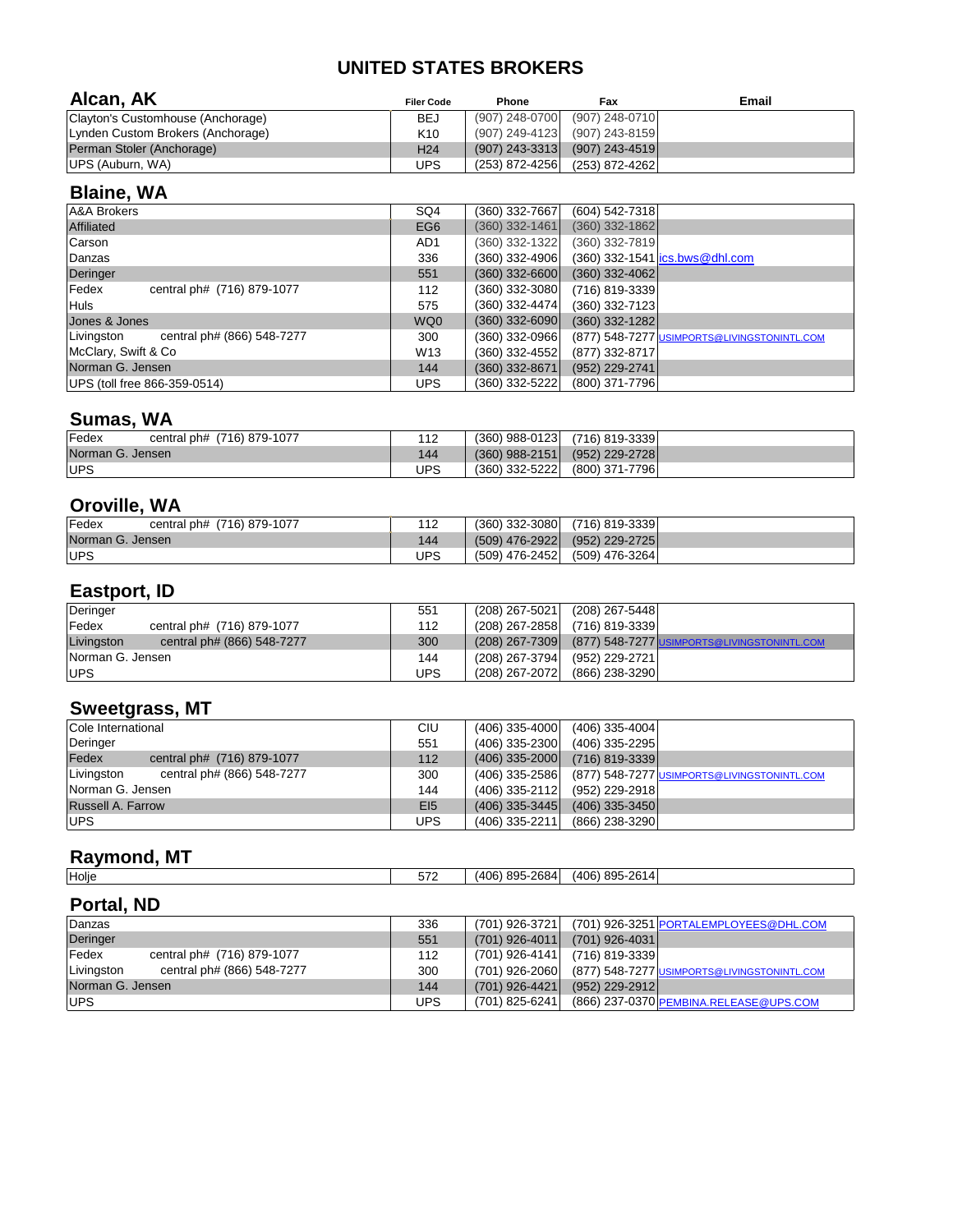| <b>Dunseith, ND</b> | <b>Filer Code</b> | <b>Phone</b>     | Fax            | <b>Email</b>                           |
|---------------------|-------------------|------------------|----------------|----------------------------------------|
| Norman G. Jensen    | 144               | $(701)$ 263-4430 | (952) 229-2914 |                                        |
| <b>UPS</b>          | UPS               | $(701)$ 263-4826 |                | (866) 237-0370 PEMBINA.RELEASE@UPS.COM |
|                     |                   |                  |                |                                        |

# **Pembina, ND**

| Cole International                          | <b>CIU</b>      | $(701)$ 825-6396<br>$(701)$ 825-6398                            |
|---------------------------------------------|-----------------|-----------------------------------------------------------------|
| Danzas (after 5pm, use Port Huron)          | 336             | $(701)$ 825-6499<br>$(701)$ 825-6495                            |
| Deringer                                    | 551             | $(701)$ 825-6457<br>$(701)$ 825-6212                            |
| $\vert$ Fedex<br>central ph# (716) 879-1077 | 112             | $(701)$ 825-6721<br>$(716)$ 819-3339                            |
| <b>IGHY</b>                                 | DN <sub>2</sub> | $(701)$ 825-6474<br>$(701)$ 825-6482 pembina@ghy.com            |
| Livingston<br>central ph# (866) 548-7277    | 300             | (877) 548-7277 USIMPORTS@LIVINGSTONINTL.COM<br>$(701)$ 825-6921 |
| Norman G. Jensen                            | 144             | $(701)$ 825-6286<br>$(952)$ 229-2913                            |
| Tahoco                                      | <b>BTX</b>      | (800) 471-5530 (800) 414-4118 paps@tahocologistics.com          |
| <b>IUPS</b>                                 | <b>UPS</b>      | (866) 237-0370 UPSPEMBINA@UPS.COM<br>$(701)$ 825-6241           |
| <i><u><b>Nandergrift</b></u></i>            | 316             | $(701)$ 825-6229<br>$(701)$ 205-3843                            |

# **Warroad, MN**

| Norman G. Jensen | 44         | $(218)$ 386-3264 | $(952)$ 229-2783                       |
|------------------|------------|------------------|----------------------------------------|
| UPS              | <b>UPS</b> | $(701)$ 825-6241 | (866) 237-0370 PEMBINA.RELEASE@UPS.COM |

| Fedex<br>central ph# (716) 879-1077      | 112 |                  | (218) 286-5812 (716) 819-3339                       |
|------------------------------------------|-----|------------------|-----------------------------------------------------|
| Livingston<br>central ph# (866) 548-7277 | 300 | $(218)$ 286-5354 | (877) 548-7277 <u> USIMPORTS@LIVINGSTONINTL.COM</u> |
| Norman G. Jensen                         | 144 | $(218)$ 286-3121 | $(952)$ 229-2762                                    |
| <b>IUPS</b>                              | UPS | (218) 286-5231   | <u>(866) 237-0370 PEMBINA.RELEASE@UPS.COM</u>       |

| <b>Norman</b><br>Jensen<br>$\tilde{\phantom{a}}$ | $\overline{ }$<br>14 | 2229<br>(0.10)<br>$\overline{A}$ .<br>റ<br>$\angle$ $\angle$ $\cup$ | 229-2911<br>(952)<br>$. \cup$ 20 $\cup$<br>∶ ت∟ ∠ |  |
|--------------------------------------------------|----------------------|---------------------------------------------------------------------|---------------------------------------------------|--|
|                                                  |                      |                                                                     |                                                   |  |

# **Sault Ste. Marie, MI**

| Danzas                                   | 336        | $(906) 632 - 2259$ | $(313)$ 965-5076 |                                                    |
|------------------------------------------|------------|--------------------|------------------|----------------------------------------------------|
| Deringer                                 | 551        | $(810)$ 388-9440   | $(810)$ 987-4023 |                                                    |
| Fedex<br>central ph# (716) 879-1077      | 112        | $(906) 632 - 0007$ | $(716)$ 819-3339 |                                                    |
| Livingston<br>central ph# (866) 548-7277 | 300        | $(810)$ 984-4114   |                  | <u>(877) 548-7277 USIMPORTS@LIVINGSTONINTL.COM</u> |
| Norman G. Jensen                         | 144        | $(810)$ 982-8183   | $(952)$ 229-2790 |                                                    |
| <b>IUPS</b>                              | <b>UPS</b> | $(810)$ 989-0013   | $(866)$ 393-9383 |                                                    |

## **Port Huron, MI**

| Affiliated                               | EG6             | (810) 982-1598<br>(810) 982-0897                                |
|------------------------------------------|-----------------|-----------------------------------------------------------------|
| <b>Bay Brokerage</b>                     | <b>BGK</b>      | (810) 989-9952<br>$(716) 706 - 1318$                            |
| <b>BCB</b>                               | 186             | $(810)$ 987-8250<br>(716) 884-5703 paps@bcbinternational.com    |
| Buckland                                 | MU3             | $(810)$ 966-1484<br>$(810)$ 966-1480                            |
| Danzas                                   | 336             | $(810)$ 987-8966<br>(810) 987-1522 MI PAPS PREALERT@DHL.COM     |
| Deringer                                 | 551             | $(810)$ 388-9440<br>$(810)$ 987-4023                            |
| Expeditors                               | 231             | $(734)$ 857-5160<br>$(734)$ 857-5153                            |
| central ph# (716) 879-1077<br>Fedex      | 112             | $(810)$ 966-3600<br>$(716)$ 819-3339                            |
| <b>Great Lakes</b>                       | M76             | $(810)$ 982-9668<br>$(877)$ 548-7277                            |
| Livingston<br>central ph# (866) 548-7277 | 300             | $(810)$ 984-4114<br>(877) 548-7277 USIMPORTS@LIVINGSTONINTL.COM |
| Norman G. Jensen                         | 144             | (810) 982-8183<br>$(952)$ 229-2790                              |
| <b>Russell A. Farrow</b>                 | E15             | $(734)$ 955-7799<br>$(734)$ 955-6466                            |
| <b>IUPS</b>                              | <b>UPS</b>      | $(810)$ 989-0013<br>$(866)$ 393-9383                            |
| <b>Willson International</b>             | F <sub>57</sub> | $(810)$ 987-6770<br>$(810)$ 987-6774                            |

### **Grand Portage, MN**

# **International Falls, MN**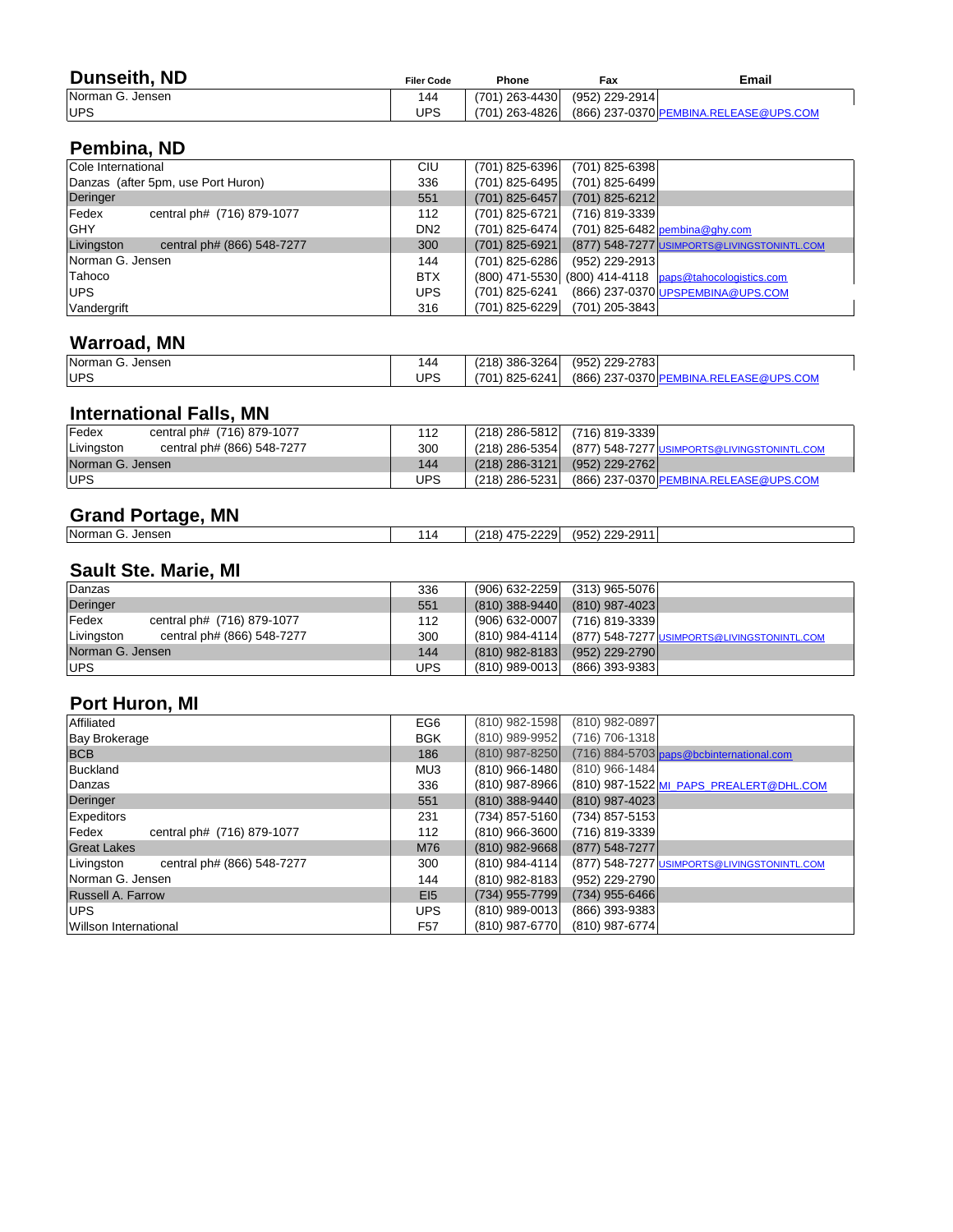| Detroit, MI                                       | <b>Filer Code</b> | <b>Phone</b>       | Fax                | <b>Email</b>                                |
|---------------------------------------------------|-------------------|--------------------|--------------------|---------------------------------------------|
| <b>Affiliated</b>                                 | EG <sub>6</sub>   | $(313)$ 964-8015   | $(313)$ 964-8391   |                                             |
| <b>BCB</b>                                        | 186               | $(313)$ 962-3370   |                    | (716) 884-5703 paps@bcbinternational.com    |
| Buckland                                          | MU3               | $(313)$ 963-0600   | $(313)$ 963-0606   |                                             |
| <b>Customs Services International</b>             | G17               | $(313)$ 965-8299   | $(313)$ 965-7399   |                                             |
| Danzas                                            | 336               | (810) 987-8966     | (810) 987-1522     |                                             |
| Deringer                                          | 551               | (734) 722-4799     | $(313)$ 961-1908   |                                             |
| DJ Whelan/Border Services                         | <b>ABS</b>        | $(313) 843 - 0250$ | $(313) 843 - 0060$ |                                             |
| Eagle                                             | 004               | $(734)$ 229-1746   | $(734)$ 229-1748   |                                             |
| <b>Expeditors</b>                                 | 231               | $(734)$ 857-5150   | $(734)$ 857-5153   |                                             |
| Fedex<br>central ph# (716) 879-1077               | 112               | $(810)$ 966-3611   | $(716)$ 819-3339   |                                             |
| <b>Great Lakes/Livingston</b>                     | M76               | $(313)$ 965-0740   | $(877)$ 548-7277   |                                             |
| Livingston (auto only) central ph# (866) 548-7277 | 300               | $(313)$ 965-3600   |                    | (877) 548-7277 USIMPORTS@LIVINGSTONINTL.COM |
| Norman G. Jensen                                  | 144               | $(810)$ 982-8183   | $(952)$ 229-2790   |                                             |
| <b>Russell A. Farrow</b>                          | $E$ <sub>15</sub> | (734) 955-7799     | $(734)$ 955-6466   |                                             |
| <b>Trans-Overseas</b>                             | 016               | (734) 946-8281     | $(313)$ 964-4853   |                                             |
| <b>UPS</b>                                        | <b>UPS</b>        | $(313)$ 963-2610   | $(866)$ 383-0834   |                                             |
| Willson International                             | F <sub>57</sub>   | $(313)$ 965-8497   | (734) 282-8456     |                                             |

# **Buffalo, NY (Peacebridge)**

| <b>Affiliated</b>                        | EG <sub>6</sub>   | $(716) 883 - 6523$ | $(716) 883 - 5012$ |                                             |
|------------------------------------------|-------------------|--------------------|--------------------|---------------------------------------------|
| Andina Group International               | <b>ARA</b>        | $(716) 883 - 8405$ | (716) 883-8407     |                                             |
| <b>BCB</b> International                 | 186               | $(716) 884 - 1554$ |                    | (716) 884-5703 paps@bcbinternational.com    |
| <b>Buckland Global Trade Services</b>    | MU3               | $(716)$ 270-1284   | $(716)$ 270-1288   |                                             |
| <b>Cataract</b>                          | <b>D03</b>        | $(716) 884 - 2343$ | $(716) 884 - 1581$ |                                             |
| Danzas - Peacebridge                     | 336               | $(716) 883 - 8124$ | $(716) 881 - 1301$ |                                             |
| Deringer                                 | 551               | $(716) 630 - 8102$ | $(716) 886 - 8223$ |                                             |
| Eagle                                    | 004               | $(716) 630 - 1605$ | $(716)$ 632-2815   |                                             |
| <b>EDI - E-Customs - MSR Customs</b>     | MH <sub>8</sub>   | $(716) 881 - 6691$ | $(877)$ 274-8557   |                                             |
| <b>Expeditors</b>                        | 231               | $(734)$ 857-5150   | $(734)$ 857-5153   |                                             |
| <b>Federated International</b>           | <b>WRT</b>        | $(716) 882 - 4100$ | $(866)$ 241-7833   |                                             |
| Fedex<br>central ph# (716) 879-1077      | 112               | $(716) 874 - 1300$ | $(716)$ 819-3339   |                                             |
| <b>Great Lakes (part of Livingston)</b>  | M76               | $(716) 885 - 4983$ | $(877)$ 548-7277   |                                             |
| central ph# (866) 548-7277<br>Livingston | 300               | $(716) 692 - 3100$ |                    | (877) 548-7277 USIMPORTS@LIVINGSTONINTL.COM |
| Norman G. Jensen                         | 144               | $(716) 541 - 3430$ | $(952)$ 229-2755   |                                             |
| <b>Russell A. Farrow</b>                 | $E$ <sub>15</sub> | $(716) 885 - 7799$ | $(716) 882 - 7799$ |                                             |
| <b>Supply Chain Services</b>             | AR <sub>8</sub>   | $(585)$ 436-6210   | $(585)$ 436-6216   |                                             |
| <b>Tahoco Logistics</b>                  | <b>BTX</b>        | $(716) 874 - 6286$ | (716) 874-6327     |                                             |
| <b>Trans-American</b>                    | 390               | $(716) 896 - 7800$ | $(810)$ 987-1366   |                                             |
| UPS                                      | <b>UPS</b>        | $(716) 883 - 5583$ | $(866)$ 255-0147   |                                             |
| Willson International                    | F57               | $(716) 883 - 3043$ | $(716) 884 - 3724$ |                                             |

# **Niagara Falls, NY (Lewiston)**

| Affiliated                              | EG <sub>6</sub> | $(716) 883 - 6523$ | $(716) 883 - 5012$                          |
|-----------------------------------------|-----------------|--------------------|---------------------------------------------|
| <b>Cataract</b>                         | <b>D03</b>      | $(716)$ 282-7854   | $(716)$ 282-7915                            |
| Danzas                                  | 336             | $(716)$ 447-2218   | $(716)$ 284-7906                            |
| Deringer                                | 551             | $(716)$ 630-8151   | $(716)$ 282-3661                            |
| <b>Expeditors</b>                       | 231             | $(734)$ 857-5150   | $(734)$ 857-5153                            |
| <b>Federated International</b>          | <b>WRT</b>      | $(716) 882 - 4100$ | $(866)$ 241-7833                            |
| Fedex central ph# (716) 879-1077        | 112             | $(716) 879 - 1577$ | $(716)$ 819-3339                            |
| <b>Great Lakes (part of Livingston)</b> | M76             | $(716) 284 - 2257$ | $(877)$ 548-7277                            |
| Livingston central ph# (866) 548-7277   | 300             | $(716)$ 285-4033   | (877) 548-7277 USIMPORTS@LIVINGSTONINTL.COM |
| Norman G. Jensen                        | 144             | $(716)$ 541-3450   | $(952)$ 229-2755                            |
| Northern Customs Services               | <b>M50</b>      | $(716) 754 - 9400$ | (716) 754-9421                              |
| <b>Russell A. Farrow</b>                | EI5             | $(716)$ 282-7799   | $(716)$ 282-7790                            |
| <b>IUPS</b>                             | <b>UPS</b>      | $(716) 284 - 2076$ | $(866)$ 255-0147                            |
| <b>Willson International</b>            | <b>F57</b>      | $(716)$ 282-3106   | $(716)$ 282-3108                            |
| <b>YRC Logistics</b>                    | 988             | $(716)$ 564-4230   | $(913)$ 234-9430                            |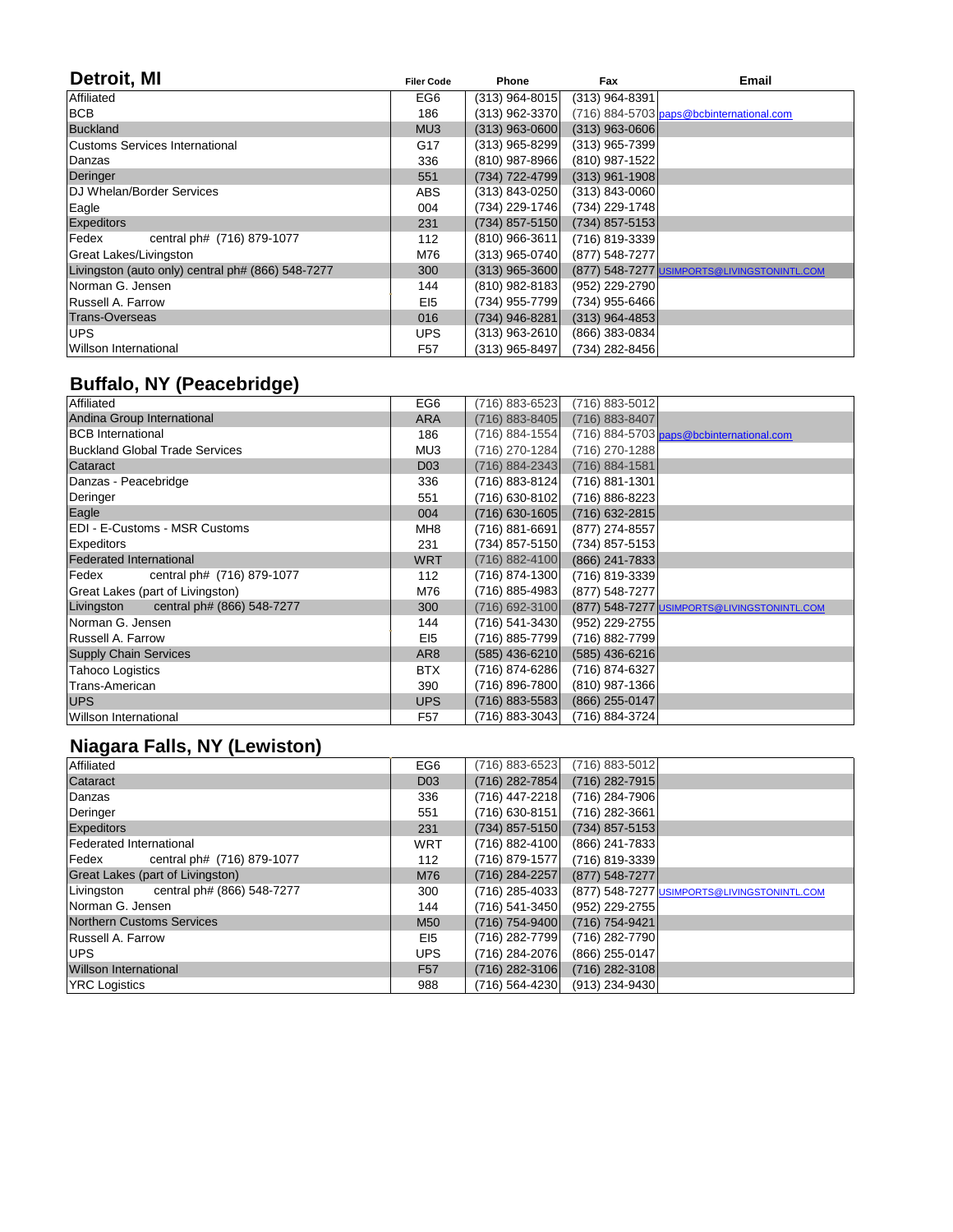| <b>Alexandria Bay, NY</b>                                 | <b>Filer Code</b> | <b>Phone</b>     | Fax                | <b>Email</b>                                |
|-----------------------------------------------------------|-------------------|------------------|--------------------|---------------------------------------------|
| <b>Affiliated</b>                                         | EG6               | $(315)$ 482-3608 | $(315)$ 482-4780   |                                             |
| <b>Bay Brokerage</b>                                      | <b>BGK</b>        | $(315)$ 482-6161 | $(716) 706 - 1318$ |                                             |
| <b>BCB</b> International                                  | 186               | $(315)$ 482-4290 |                    | (716) 884-5703 paps@bcbinternational.com    |
| Danzas                                                    | 336               | $(315)$ 482-2564 | $(315)$ 482-2546   |                                             |
| Deringer                                                  | 551               | $(315)$ 482-2583 | $(866)$ 379-7449   |                                             |
| $\blacktriangleright$ Fedex<br>central ph# (716) 879-1077 | 112               | $(315)$ 482-2794 | $(716)$ 819-3339   |                                             |
| Livingston<br>central ph# (866) 548-7277                  | 300               | $(315)$ 482-7063 |                    | (877) 548-7277 USIMPORTS@LIVINGSTONINTL.COM |
| Norman G. Jensen                                          | 144               | $(315)$ 482-4522 | $(952)$ 229-2733   |                                             |
| UPS                                                       | <b>UPS</b>        | $(315)$ 482-4501 | $(866)$ 256-6034   |                                             |

## **Ogdensburg, NY**

| <u>and the second second second second second second second second second second second second second second second</u><br>$\sim$ $\sim$ |                 |                  |                                             |
|------------------------------------------------------------------------------------------------------------------------------------------|-----------------|------------------|---------------------------------------------|
| Danzas                                                                                                                                   | 336             | $(315)$ 482-2564 | $(315)$ 482-2546                            |
| Deringer                                                                                                                                 | 551             | $(315)$ 393-1110 | $(866)$ 556-3534                            |
| Fedex<br>central ph# (716) 879-1077                                                                                                      | 112             | $(315)$ 393-3317 | $(716)$ 819-3339                            |
| Livingston<br>central ph# (866) 548-7277                                                                                                 | 300             | $(315)$ 393-6269 | (877) 548-7277 USIMPORTS@LIVINGSTONINTL.COM |
| Norman G. Jensen                                                                                                                         | 144             | $(315)$ 482-4522 | $(952)$ 229-2733                            |
| <b>Strader Ferris International</b>                                                                                                      | GN <sub>2</sub> | $(315)$ 394-0051 | $(315)$ 394-0052                            |
| UPS                                                                                                                                      | <b>UPS</b>      | $(315)$ 393-0171 | $(866)$ 256-6034                            |

# **Rooseveltown, NY (Massena)**

| Danzas                                     | 336 | $(315)$ 482-2546<br>$(315)$ 482-2564                              |  |
|--------------------------------------------|-----|-------------------------------------------------------------------|--|
| <b>Fedex</b><br>central ph# (716) 879-1077 | 112 | $(315)$ 764-9183<br>$(716)$ 819-3339                              |  |
| Livingston<br>central ph# (866) 548-7277   | 300 | $(315) 764 - 5061$<br>(877) 548-7277 USIMPORTS@LIVINGSTONINTL.COM |  |
| Norman G. Jensen                           | 144 | (315) 764-7615<br>(952) 229-2735                                  |  |
| <b>IUPS</b>                                | UPS | $(315)$ 764-0153<br>$(866)$ 256-6034                              |  |

# **Champlain, NY**

| <b>Affiliated</b>                                         | EG6             | $(518)$ 298-3636 | $(518)$ 298-3492   |                                             |
|-----------------------------------------------------------|-----------------|------------------|--------------------|---------------------------------------------|
| <b>Bay Brokerage</b>                                      | <b>BGK</b>      | $(518)$ 298-5685 | $(315)$ 482-6176   |                                             |
| <b>BCB</b> International                                  | 186             | $(518)$ 298-5551 | $(518)$ 298-5554   |                                             |
| Danzas                                                    | 336             | $(518)$ 298-4555 | $(518)$ 298-5427   |                                             |
| Deringer                                                  | 551             | $(518)$ 298-8281 | $(518)$ 298-7497   |                                             |
| $\blacktriangleright$ Fedex<br>central ph# (716) 879-1077 | 112             | $(518)$ 298-3000 | $(716)$ 819-3339   |                                             |
| Livingston<br>central ph# (866) 548-7277                  | 300             | $(518)$ 298-2704 |                    | (877) 548-7277 USIMPORTS@LIVINGSTONINTL.COM |
| <b>Metro Customs Brokers</b>                              | <b>WFN</b>      | $(518)$ 298-4553 | $(877) 806 - 2543$ |                                             |
| Norman G. Jensen                                          | 144             | $(518)$ 298-3644 | $(952)$ 229-2727   |                                             |
| <b>Russell A. Farrow</b>                                  | EI <sub>5</sub> | $(518)$ 298-5545 | $(518)$ 298-5592   |                                             |
| <b>UPS</b>                                                | <b>UPS</b>      | $(518)$ 298-8000 | $(866)$ 256-6034   |                                             |
| <b>YRC Logistics Global</b>                               | 988             | $(518)$ 298-5652 | $(913)$ 234-9430   |                                             |